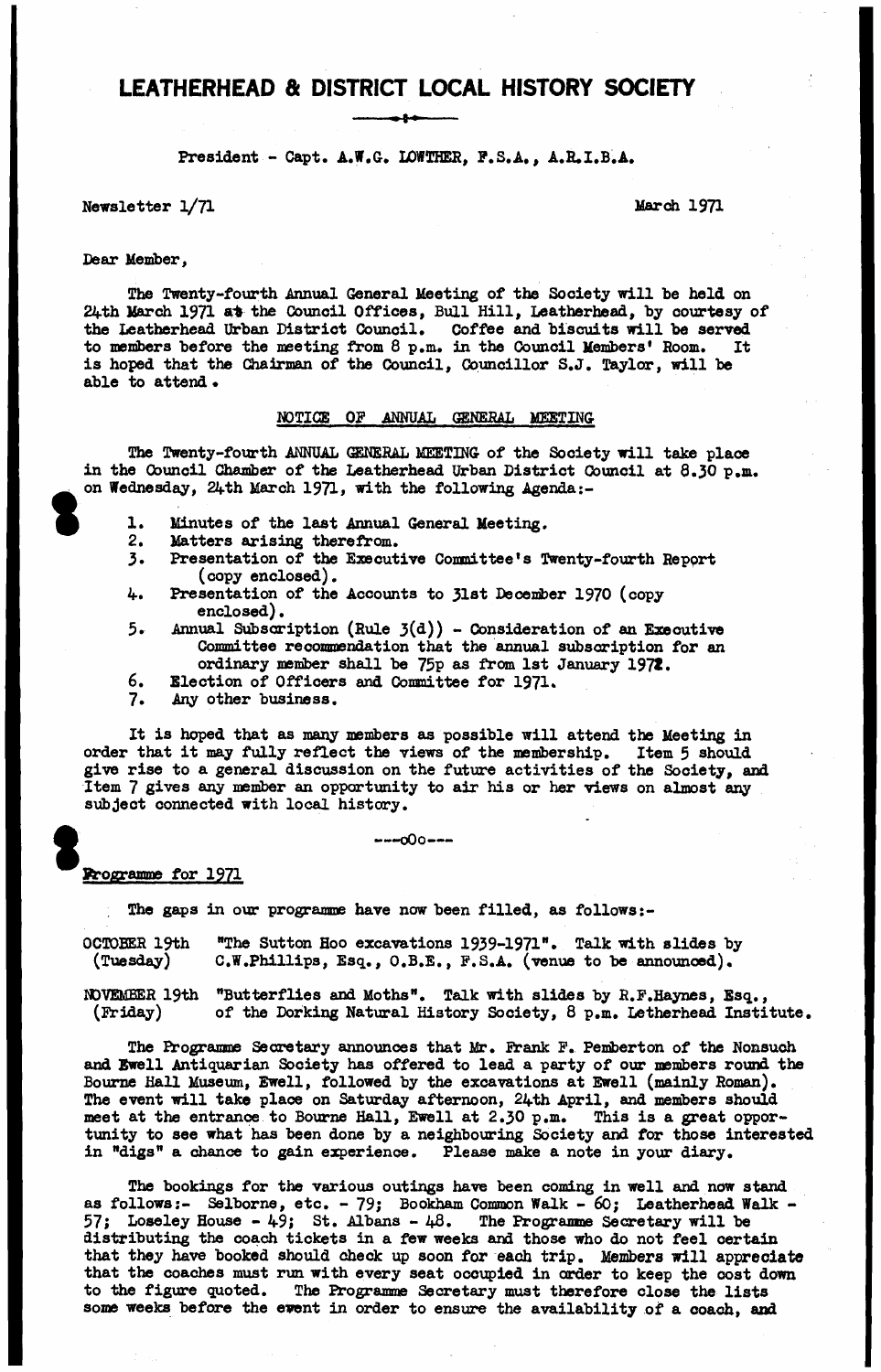计中间数据结构 (自認時を取り) **TERRASE also to ensure that the seating is fully occupied. It is quite rare for those who have hooked to drop out, so please do not leave it to the last minute.**

**With regard to the Selbome trip, we intend to make a slightly earlier start (around 9.30 a.m.) and also keep the coffee halt down to 20 minutes as we would like to arrive at Selborne well before the lunch break. Departure from Selborne for The Vyne should be at 2.00 p.m. Members are asked to note that The Vyne is not normally open on a Saturday but is opening up specially for our party. Major General E.N.K. Estcourt, D.S.O., O.B.E., has written to say that he can talk to us for about 10 minutes on the house and its history, leaving us then to wander at will through the Jaouse. The Guide Book is lOp. He has offered to lay on tea at 30p per head but Wishes to know how many. The Programme Secretary has visited this property and the aatering was very good. He will enquire of members how many require tea when distributing coach tickets.**

**With regard to the museums, members visiting these may find there is an admission charge at Selbome but the museum at Silchester is free and the Society will make a donation there on your behalf.**

**Due to an error in the layout of the booking form, some members have indicated that they desire tea at Loseley House. Tea is not provided there, but the Programme Secretary will explore the possibility of tea in or near Compton, where the Watts Art Gallery is situated, failing which he will lay on tea at Grimm's Kitchen, Abinger Hammer, from 5 p.m. onwards for those who have asked for it.**

### **A LEATHEKHEAD MUSEUM**

**As forecast in the July 1970 Newsletter, a sub-committee of the Executive Committee met members of the Leatherhead Council to discuss the possibility of establishing a local museum. The sub-committee had previously reviewed the whole position, and had reached the conclusion that it would be best if the Society began in a small way, limited to one glass fronted wall cabinet in a suitable public plaoe, such as the Leatherhead Library. The Councillors gave the'ir full support to any approach we might make to the Surrey County Library Servioe. The District Librarian was interviewed and a letter was written to the County Librarian at Esher, setting out our proposals, and we were very pleased to receive their agreement in principle to the placing of a wall cabinet in the Reference Boom of the Library at the Mansion, Leatherhead.**

**The intention is that the Society shall stage a number of displays on specific subjects - geology, natural history, transport, local government, etc., connected with our area, the displays to be changed every three or four months. Groups of members could be formed for each subject, and each group would produce a display with the help of the Society's records and possessions. The Secretary ^ would be pleased to hear from members wishing to take part in such group activities, with an indication of the subjects which interest them. A cabinet will need to be constructed, and any member who is a carpenter or who could assist in any way in this connection, should contact the Secretary, also Members skilled in lettering, model making, map, diagram and sketch drawing, photographic copying etc., etc.,** will be required. Here is an opportunity for every member to contribute towards **furthering the aims of our Society.**

### **BOOKS OK LOCAL HISTOBY**

**Members interested in reading books on local history will gain much information from the following, most of which were mentioned by Miss M. Gollancz during her recent talk on Surrey records.**

**"Archives and Local History" by F.G.Emmison (Methuen & Co., 1966). "Village Be cords" by John West (MacMillan 1962). "How to write a Parish History" by R.B. Pugh (George Allen** *&* **Unwin 1954) • "Local History" by H.P.fi.Pinberg** *&* **V.H.T. Skipp (David & Charles, Newton Abbot, 1967). "The Parish Chest" by W.E.Tate (3rd Edition) (Cambridge University Press 1969. ) "Local History in England" by W.G.Hoskins (Longmans I960).**

**7, Fox Lane, Little Bookham, Surrey.** **D. Bruoe. Hon. Secretary,**

 $-2-$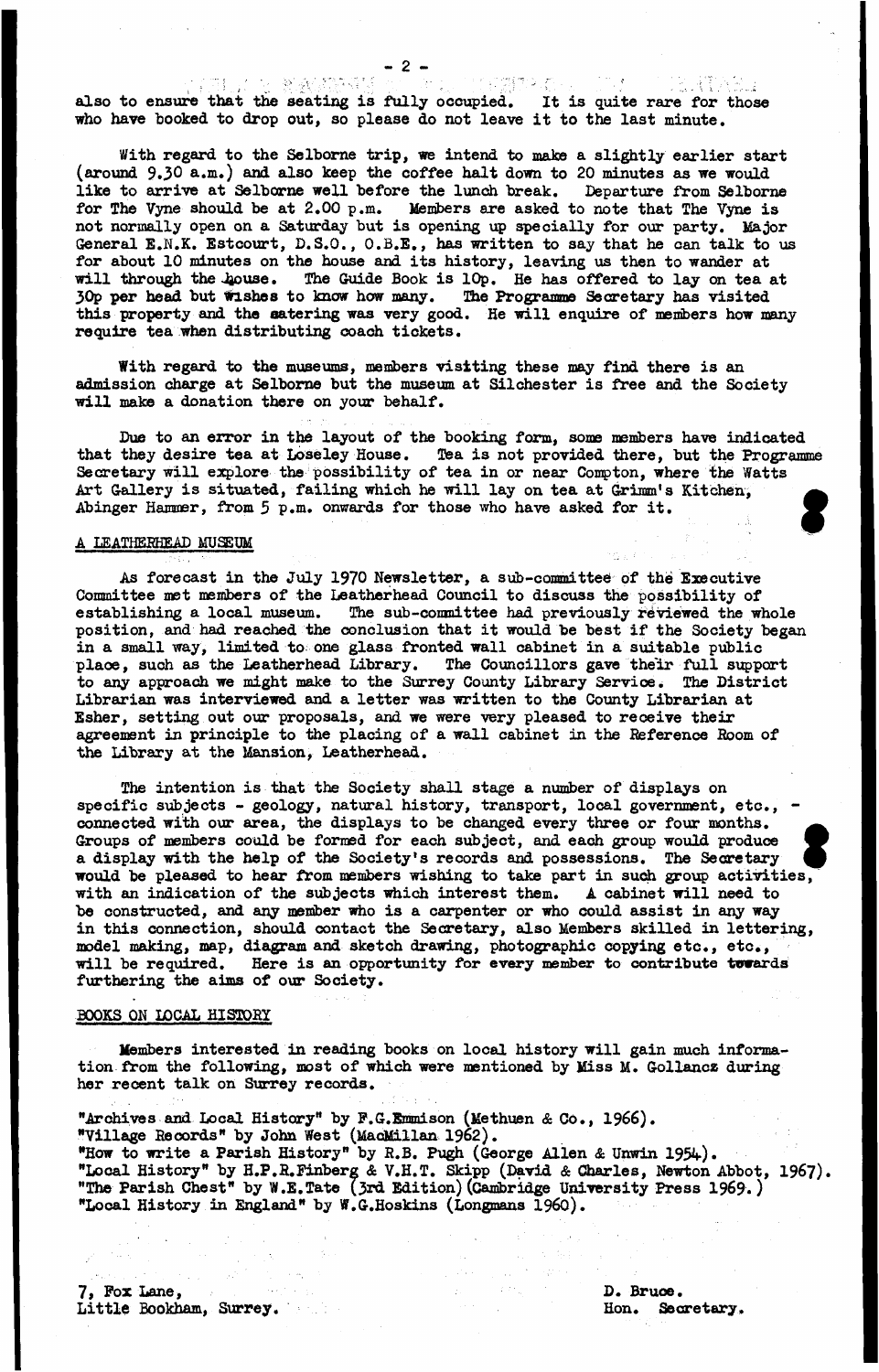**LEATHERHEAD** *&* **DISTRICT LOCAL HISTORY SOCIETY**

#### $------000------$

**President - Capt. A.W.G.Lowther, P.S.A., A.R.I.B.A.**

#### **REPORT OF THE EXECUTIVE COMMITTEE**

**for the Year ending 31st December 1970**

**Ladies and Gentlemen:**

**Your Committee has pleasure in presenting its Twenty-fourth Report.**

#### **1. Membership**

**At 31st December 1970 the membership of the Society was 279, a net increase of 20. The Committee was particularly pleased to elect Mr. J.G.W. Lewarne as an Honorary Member of the Society in recognition of his valuable services.**

During the year several members have co-operated in a study of the finds from the Society's excavation at Bell Lane. Fetcham. If finds from the Society's excavation at Bell Lane, Fetcham. **support is forthcoming, working groups will be formed for varied projects to further the objects of the Society in different ways. The attention of members is particularly directed to the questionnaire which accompanies this Report.**

### **2. Lectures and Visits**

**The following were arranged:-**

| January 15th     | Lecture: "Contents of the Guildford Muniment<br>Room" by Dr. Enid Dance.           |
|------------------|------------------------------------------------------------------------------------|
|                  | February 12th Lecture: "Hadrian's Wall" by K.A. Pryor.                             |
| March 20th       | Annual General Meeting and Discussion.                                             |
| April 21st       | Lecture: "City Churches" by B. Neyland.                                            |
| May 23rd         | Visit to Winchester. Leader - D.F. Renn.                                           |
| <b>June 13th</b> | Natural History Ramble - Wotton Hatch to<br>Abinger Hammer. Leader - G.A. Clifton. |
| July 25th        | Car Ramble in Surrey. Leader - G. Hayward.                                         |
| August 15th      | Bookham Walk. Leader - S.E.D. Fortescue.                                           |
| September 12th   | Visit to Bodiam Castle, Battle and Bateman's.<br>Leader - D. Bruce.                |
| October 23rd     | A Reading of A.J. Ginger's "Leatherhead in<br>Victorian Times" by G. Hayward.      |
|                  | November 19th Lecture: "Roman Villa at Ewhurst" by<br>Viscountess Hanworth.        |
| December 17th    | Leatherhead Historical Miscellany. Contri-<br>butions by Members.                  |

All the meetings and visits were well attended and the Committee thanks the Lecturers and Leaders for their services. Suggestions for future the Lecturers and Leaders for their services. **lectures and visits would be welcomed by the Honorary Programme Secretary.**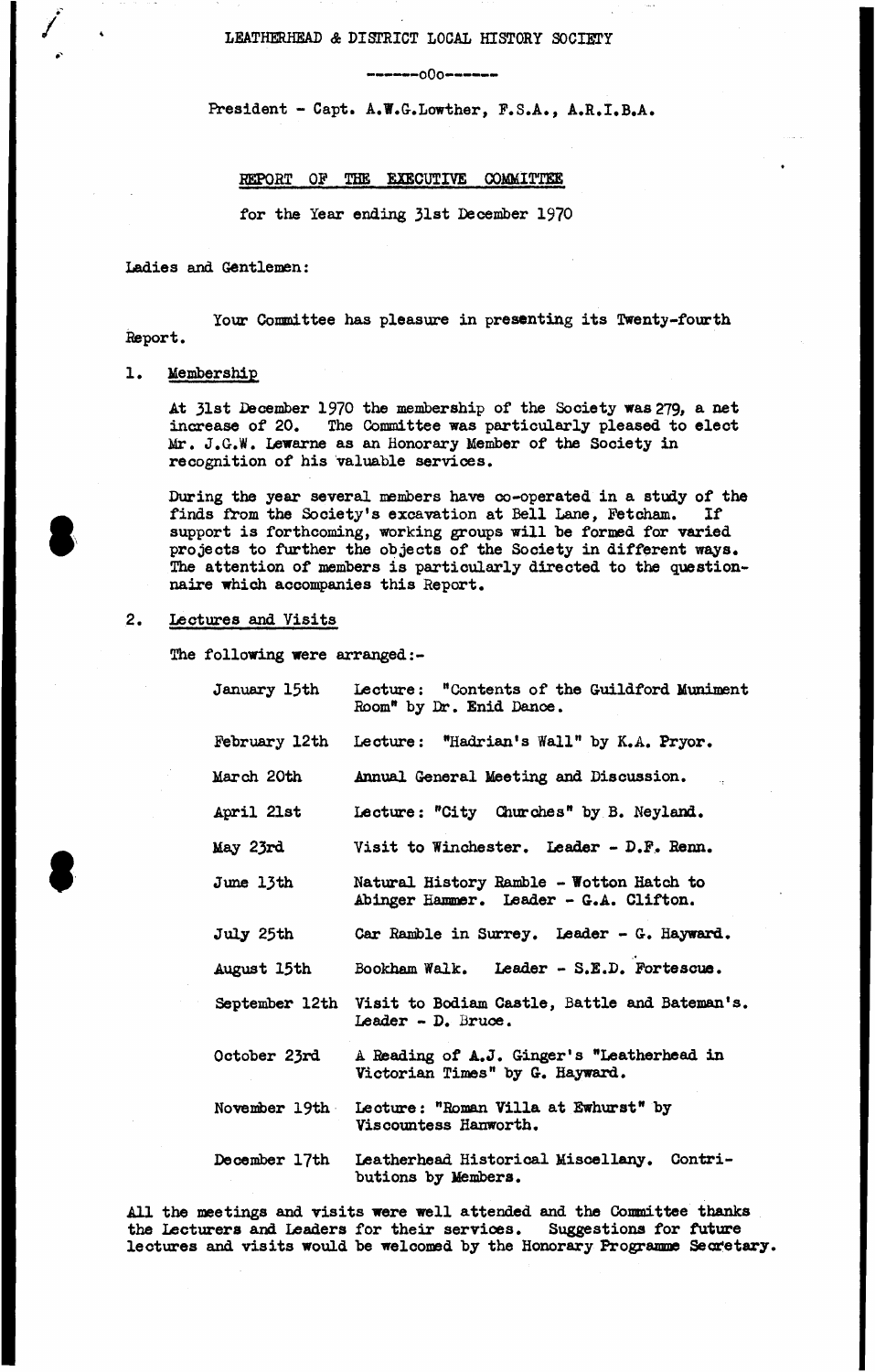#### $3.$ **Proceedings**

Volume 3 Number 3 was distributed to members during 1970, and it would appear that members are satisfied that the high standard has been maintained. Volume 3 Number 4 is in course of distribution, and articles comprising of original research material will be welcomed by the Honorary Editor for<br>inclusion in forthcoming numbers of the Proceedings. The Index for Volume inclusion in forthcoming numbers of the Proceedings. 2 will be printed shortly, and the Committee would like to thank members who helped to prepare the Index or who typed the material. Back issues of who helped to prepare the Index or who typed the material. the "Proceedings" are available, Volume 1 parts costing 25p each, Volume 2 parts,  $37\frac{1}{2}p$  each and Volume 3 parts 50p each. The following parts are, however, out of print - Volume 1 Numbers 1,2,3,4,6 and 10; Volume 2 Numbers 1,2 and 8, and the Committee would like to obtain copies, either by gift or purchase to satisfy the needs of members and others.

#### 4. Committee

The Committee for 1970 were:-

| Chairman                 | D.F. Renn, F.S.A.                    |  |  |  |  |  |
|--------------------------|--------------------------------------|--|--|--|--|--|
| Hon. Secretary           | D. Bruce                             |  |  |  |  |  |
| Hon. Treasurer           | F.A. Stokes                          |  |  |  |  |  |
| Hon.Editor               | F.B. Benger                          |  |  |  |  |  |
| Hon. Programme Secretary | G. Hayward                           |  |  |  |  |  |
| Hon. Records Secretary   | D. Bruce                             |  |  |  |  |  |
| Committee Members        | W. Millar, S.E.D.Fortescue, J.R.Bull |  |  |  |  |  |
| Ħ<br>(co-opted)<br>Ħ     | J. Parry, J.G.W. Lewarne             |  |  |  |  |  |

The Officers and Members of the Committee retire at the Annual General meeting, and are eligible for re-election. Nominations, giving the name of the Nominee, the names of the Proposer and Seconder and a statement that the Nominee is willing to serve if elected, should reach the Honorary Secretary not later than two days before the Annual General Meeting.

#### $5.$ Accounts

*A* statement of Receipts and Payments for 1970 is enclosed. The Committee acknowledges with gratitude the grants received from the Surrey County Council and the Leatherhead Urban District Council and also the many donations given by Members, and wishes to thank Mr. A.H. Kirkby for his services as honorary Auditor.

#### 6. Subscriptions

Members' subscriptions of 50p fell due on 1st January 1971, and early payment to the Hon. Treasurer, F.A. Stokes, Lloyds Bank, Leatherhead, will be appreciated.

- 7. Members of the Committee have given illustrated talks on local history to a number of local organisations, and the Society took part in a local history exhibition at Rosebery School, Epsom.
- $8.$ Additions are continually being made to the Society's collection of local records, and the Committee is grateful to several people who have given collections of old newspaper cuttings, postcards and other documents. It has also been possible to copy a number of early photographs, and two additional specimens of Ashtead Potters ware have been given to the Society.

7 Pox Lane, Little Bookham, Surrey. D. Bruce, Honorary Secretary.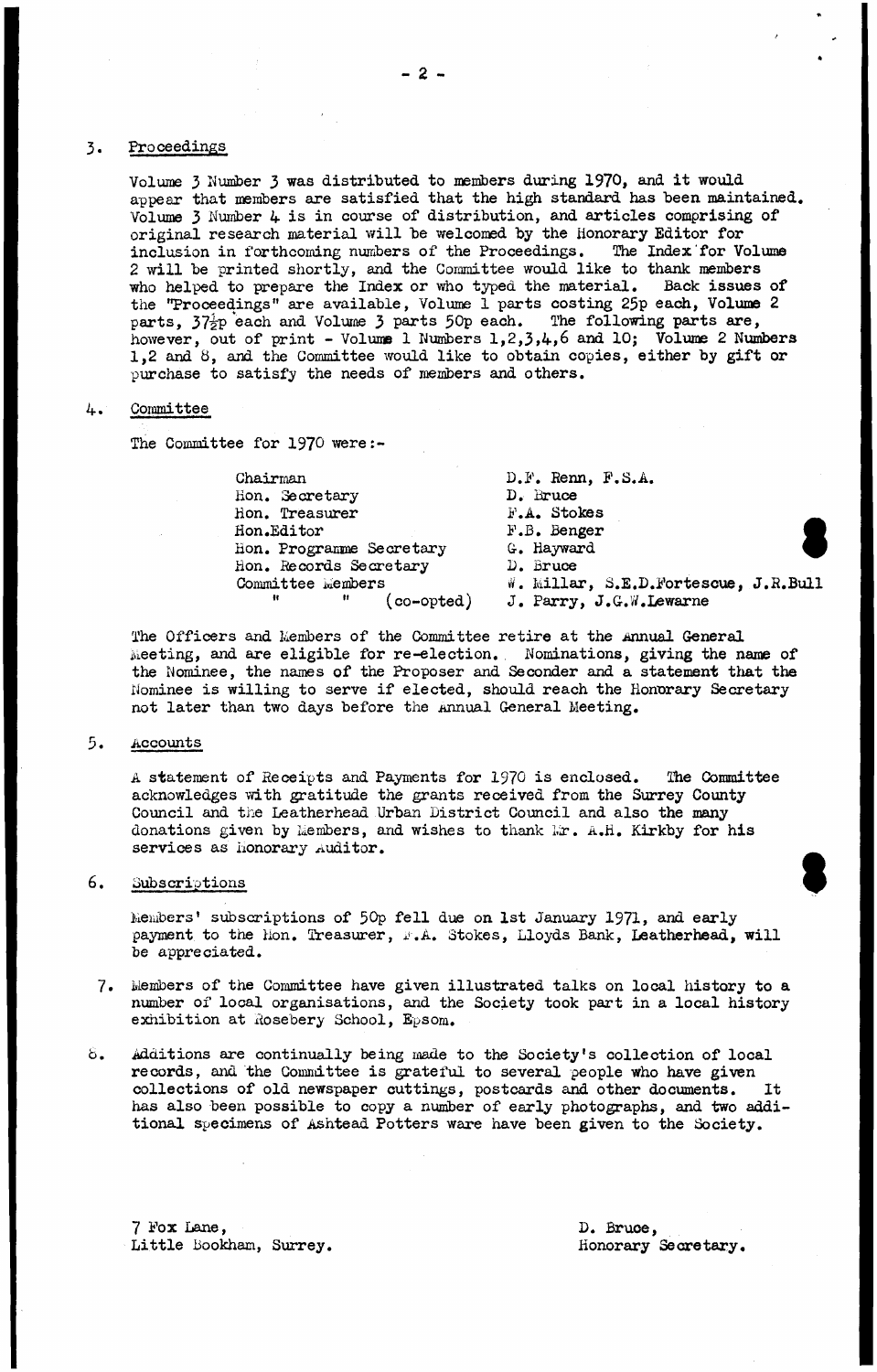## **LEATEEEEEAD & DISTRICT LOCAL HISTORY SOCIETY**

# **AlilTUAL ACCOUHTS**

|                                                                                                                                               |  | Previous<br><b>Year</b><br>1969                      | Year under<br>report<br>1970<br>£ |                                         |                      |                                                 |                              |
|-----------------------------------------------------------------------------------------------------------------------------------------------|--|------------------------------------------------------|-----------------------------------|-----------------------------------------|----------------------|-------------------------------------------------|------------------------------|
| INCOME:                                                                                                                                       |  |                                                      |                                   |                                         |                      |                                                 |                              |
| Subscriptions<br>Donations from Members                                                                                                       |  | 125, 7, 6                                            |                                   | 35 10 6                                 | 140 17               | $36^{9}$                                        | 6<br>-6                      |
| Grants:                                                                                                                                       |  |                                                      |                                   |                                         |                      |                                                 |                              |
| Surrey County Council<br>Leatherhead U.D.C.<br>Lecture Fees<br>Sale of Proceedings: Maps & Binder Cases<br>Profits on visits                  |  |                                                      |                                   | 25 O O<br>1500<br>3120<br>27116<br>7811 | 27 13 11             | 10120<br>2110                                   | 25 O O<br>25 0 0             |
| Trustee Bank interest                                                                                                                         |  |                                                      |                                   | 3116                                    |                      | 3140                                            |                              |
|                                                                                                                                               |  | £243 1 11<br>ter en handelskappen av den staden i de |                                   |                                         | £290 17 11           |                                                 |                              |
| EXPENDITURE:                                                                                                                                  |  |                                                      |                                   |                                         |                      |                                                 |                              |
| Printing of Proceedings<br>Secretary's, Treasurer's, Post,<br>Stationery & general expenses                                                   |  | 177                                                  |                                   | 6 O<br>46 18 11                         | 137 10 0             |                                                 |                              |
| Hire of Hall & A.G.M. expenses                                                                                                                |  |                                                      |                                   |                                         |                      | $\begin{array}{cc} 56 & 3 \\ 6 & 7 \end{array}$ | $\frac{3}{6}$                |
| Subscriptions:                                                                                                                                |  |                                                      |                                   |                                         |                      |                                                 |                              |
| Surrey Record Society<br>Council for British Archaeology<br>Field Studies Council<br>Leatherhead & District Countryside<br>Protection Society |  |                                                      | 10                                | 1100<br>100<br>O                        |                      | $\begin{matrix} 3 & 0 \\ 1 & 0 \end{matrix}$    | 200<br>$\bullet$<br>$\Omega$ |
|                                                                                                                                               |  | £227                                                 |                                   | 4 11                                    | £206                 | $\mathbf{o}$                                    | 9                            |
| EXCESS of INCOME over EXPENDITURE                                                                                                             |  |                                                      | 15 17                             | 0                                       |                      | 84 17                                           | - 2                          |
| Add: Bank Balances at beginning of Year                                                                                                       |  | 260 l                                                |                                   | $5 -$<br>9                              | 276 2 9              |                                                 |                              |
| Bank Balances at end of Year                                                                                                                  |  | £276                                                 | $\mathbf{2}$                      | 9                                       | £360 19 11           |                                                 |                              |
| Comprised as follows:-                                                                                                                        |  |                                                      |                                   |                                         |                      |                                                 |                              |
| Current account<br>Trustee Savings Bank                                                                                                       |  | 172<br>$104$ 2 1                                     |                                   | 0 <sub>8</sub>                          | 253 3 10<br>107 16 1 |                                                 |                              |
|                                                                                                                                               |  | £276 2                                               |                                   | 9                                       | £360 19 11           |                                                 |                              |

**I certify that the above Statement is in accordance with the Bocks and Records produced to me and is, in my opinion, correct.**

**I**

 $\bullet$ 

Amenting

**24th February, 1971\* Honorary Auditor Honorary Treasurer**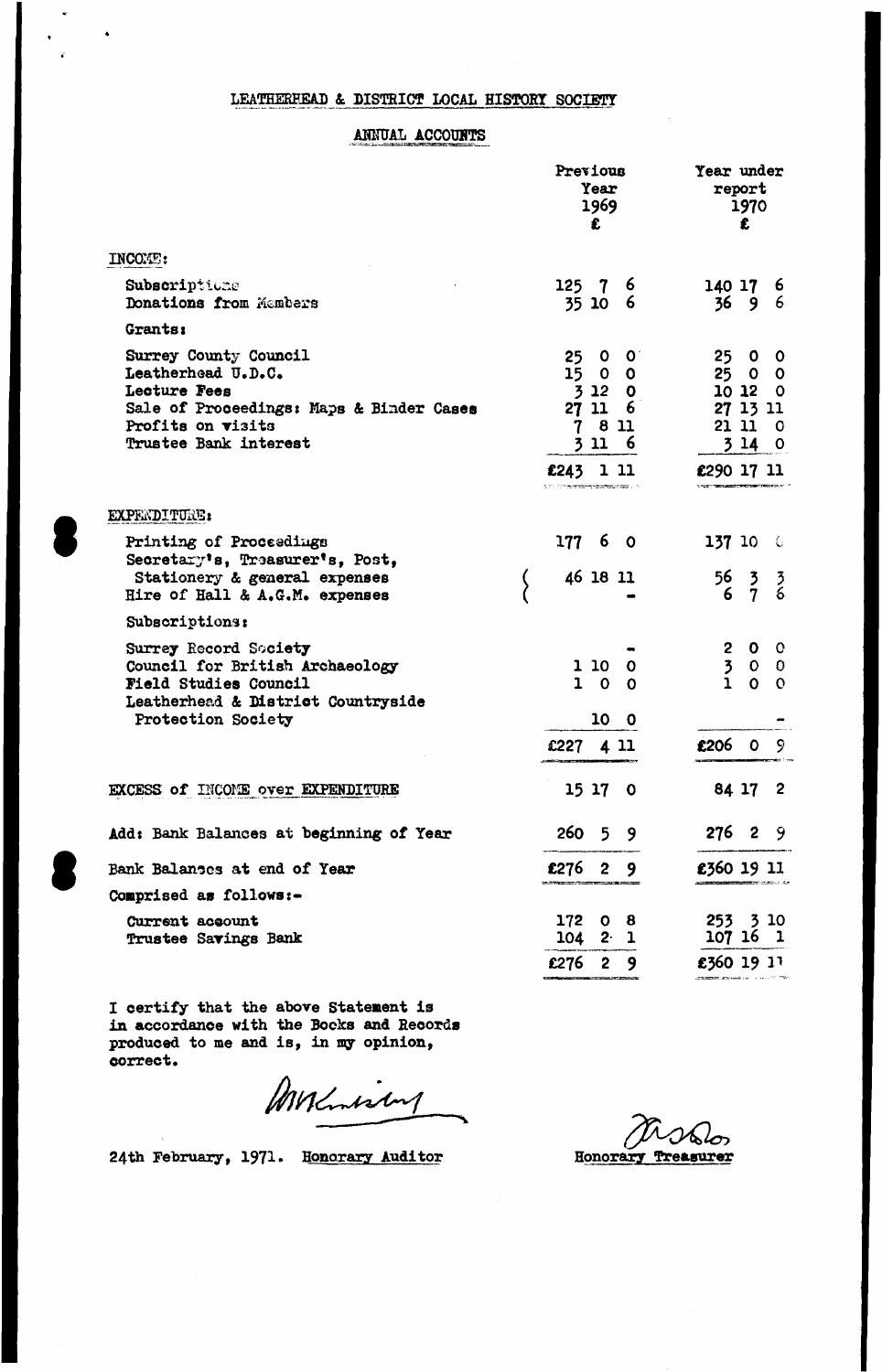$\label{eq:2.1} \mathcal{L}_{\mathcal{A}}(\mathcal{A}) = \mathcal{L}_{\mathcal{A}}(\mathcal{A}) \mathcal{L}_{\mathcal{A}}(\mathcal{A}) = \mathcal{L}_{\mathcal{A}}(\mathcal{A})$  $\label{eq:2.1} \frac{1}{\sqrt{2}}\int_{\mathbb{R}^3}\frac{1}{\sqrt{2}}\left(\frac{1}{\sqrt{2}}\right)^2\frac{1}{\sqrt{2}}\left(\frac{1}{\sqrt{2}}\right)^2\frac{1}{\sqrt{2}}\left(\frac{1}{\sqrt{2}}\right)^2\frac{1}{\sqrt{2}}\left(\frac{1}{\sqrt{2}}\right)^2.$ 

 $\label{eq:2.1} \frac{1}{2} \sum_{i=1}^n \frac{1}{2} \sum_{j=1}^n \frac{1}{2} \sum_{j=1}^n \frac{1}{2} \sum_{j=1}^n \frac{1}{2} \sum_{j=1}^n \frac{1}{2} \sum_{j=1}^n \frac{1}{2} \sum_{j=1}^n \frac{1}{2} \sum_{j=1}^n \frac{1}{2} \sum_{j=1}^n \frac{1}{2} \sum_{j=1}^n \frac{1}{2} \sum_{j=1}^n \frac{1}{2} \sum_{j=1}^n \frac{1}{2} \sum_{j=1}^n \frac{$  $\label{eq:1.1} \frac{N_{\rm{max}}}{N_{\rm{eff}}}\left(\frac{N_{\rm{max}}}{N_{\rm{eff}}}\right) = \frac{N_{\rm{max}}}{N_{\rm{eff}}}\left(\frac{N_{\rm{max}}}{N_{\rm{eff}}}\right)$ 

 $\mathcal{L}^{\text{max}}_{\text{max}}$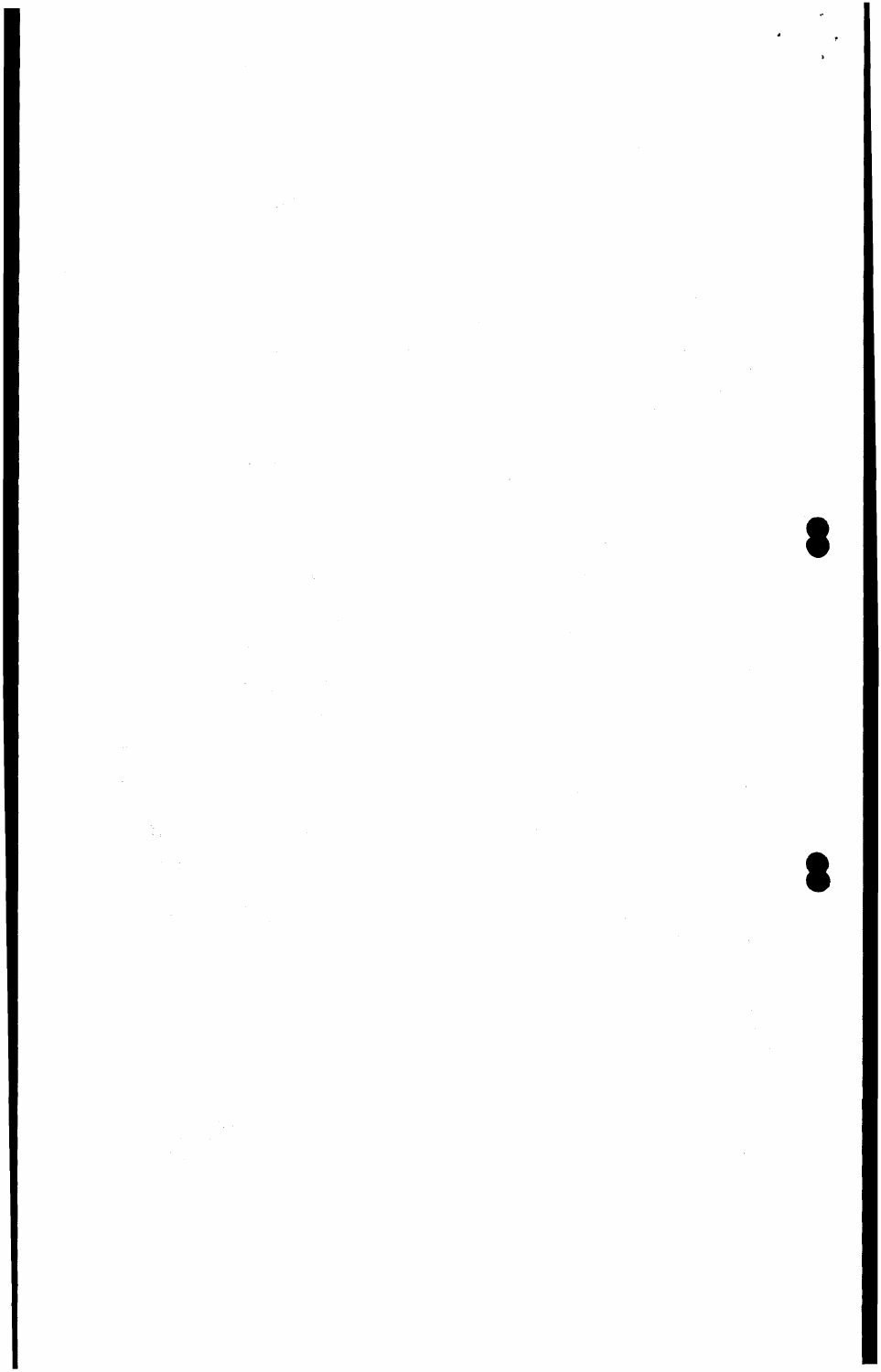### **LEATHBRHSAJ** *&* **DISTRICT LOCAL HISTORY SOCIETY**

**It would greatly help your Committee in planning future programmes to know your preferences, fill you please help by ticking the appropriate spaces, leaving blank those in which you are not interested.**

- **1. I should attend a talk on Flowers... Trees... Birds... Animals... Fungi... Insects... Butterflies... Fishes... Geology...**
- **2. I am interested in the history of Individuals... Families... Buildings... Geographical areas... particularly in Leatherbead... Fetcham... Ashtead... Bookhams... Elsewhere, namely...... .**
- **3\* The period of history I should like to know more about is - Palaeolithic... Mesolithic... Neolithic... Bronze Age... Iron Age... Roman... Saxon... Medieval... Tudor... 17th century...** 18th century... 19th century... 20th century...
- I think the present meetings could be improved by a change of -**Agenda... Time... Day... Accommodation. or................... because......................................................**
- **5. I would take part in Natural history rambles... Historical walks... Visits. Training lectures... and would prefer them to take place on weekdays - during the day... - in the evening... on Saturday... on Sunday...**
- **6. I prefer local... or distant... visits to beauty spots... houses... churches... museums... castles... earthworks... or to........., and would rather have an organised meal... purchase my own meal... bring a picnic...**
- **7. I suggest that the Committee organise a meeting on the subject of ........... ........... . a visit to................ .......**
- **8. I should be prepared to assist in constructing museum exhibits..... excavating... studying excavated material... ecological work... indexing the Society's re cords... (Please write your name here if you tick question 8; this does not commit you, but you will be kept informed of what work is going on 'behind the scenes'....... . PLEASE RETURN THIS FORK TO THE HONORARY SECRETARY;**

**D. BRUCE, 7 Fox Lane, Little Bookham, Leatherhead, Surrey.**